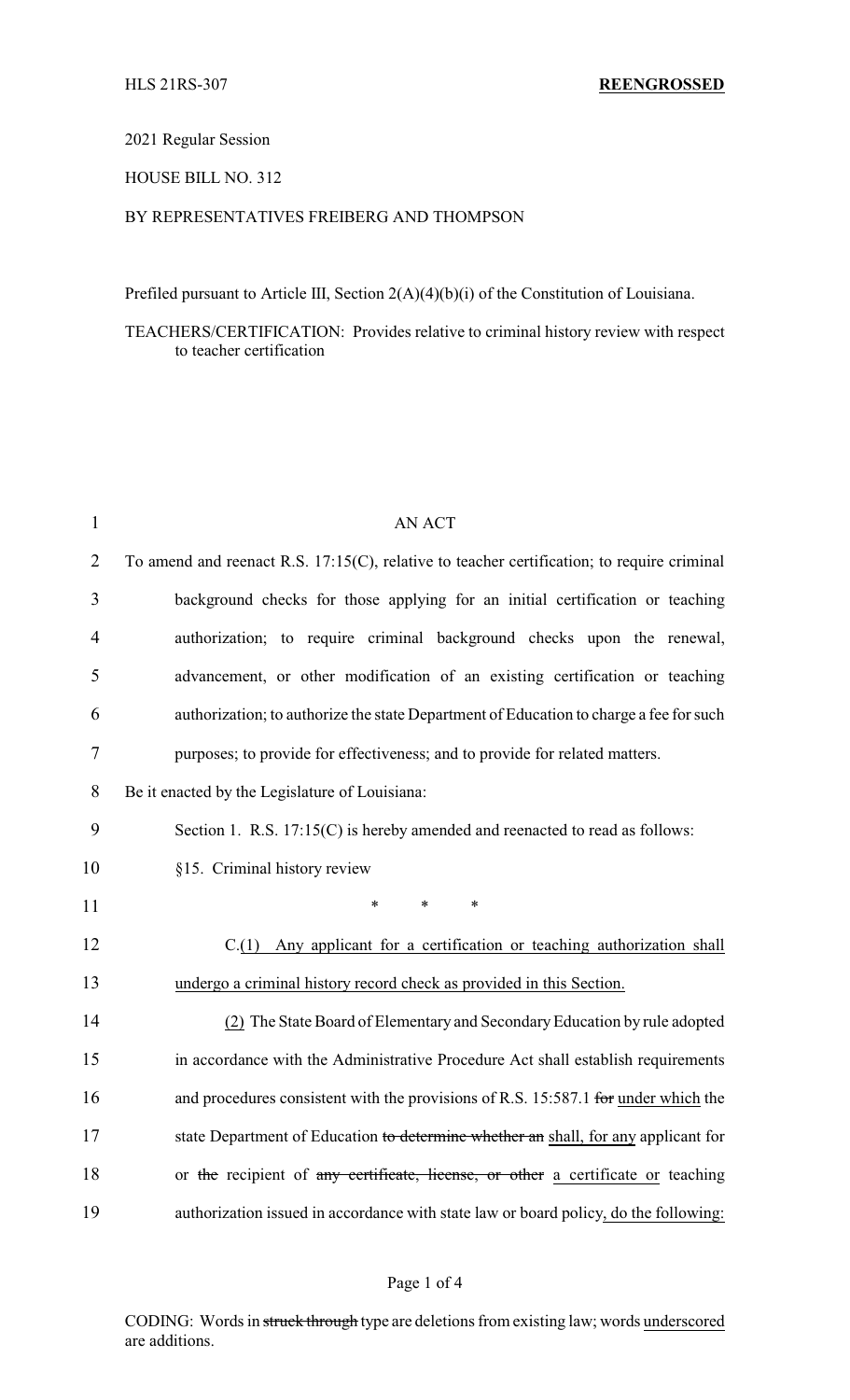| 1              | by the department or the board and who might reasonably be expected to be placed        |
|----------------|-----------------------------------------------------------------------------------------|
| $\overline{2}$ | in a position of supervisory or disciplinary authority over school children has been    |
| 3              | convicted of or pled nolo contendere to any criminal offense. Included in this rule     |
| 4              | shall be the requirement and                                                            |
| 5              | Request information from the Louisiana Bureau of Criminal<br>(a)                        |
| 6              | Identification and Information, referred to in this Subsection as the "state bureau",   |
| 7              | and the Federal Bureau of Investigation, referred to in this Subsection as the "federal |
| 8              | bureau", concerning whether the person has been arrested for or pled nolo contendere    |
| 9              | to any criminal offense.                                                                |
| 10             | Require and provide the procedure for the submission of a person's<br>(b)               |
| 11             | fingerprints to the state bureau, and from the state bureau to the federal bureau, in a |
| 12             | form acceptable to the Louisiana Bureau of Criminal Identification and Information      |
| 13             | state bureau.                                                                           |
| 14             | (3) The state Department of Education may charge a criminal history record              |
| 15             | check processing fee not to exceed twenty-five dollars, may collect the processing      |
| 16             | fees charged by the state bureau for a state criminal history record check and the      |
| 17             | federal bureau for a federal criminal history record check, and may collect the fees    |
| 18             | charged by sheriffs and third-party vendors for fingerprinting. The department shall    |
| 19             | timely submit the appropriate fees to the appropriate entities.                         |
| 20             | (4) Except as provided in R.S. $17:7(6)(h)$ , the State Board of Elementary and         |
| 21             | Secondary Education shall not issue a certification or a teaching authorization to a    |
| 22             | person who has been convicted of or has pled nolo contendere to a crime listed in       |
| 23             | R.S. $15:587.1(C)$ .                                                                    |
| 24             | (5) Any person with a certification or teaching authorization issued prior to           |
| 25             | June 1, 2022, shall obtain a state and federal criminal history check through the       |
| 26             | procedures provided for in this Subsection for new applicants when seeking to have      |
| 27             | such certification or teaching authorization renewed, advanced, or otherwise            |
| 28             | modified or by June 1, 2027, whichever occurs sooner. Except as provided in R.S.        |
| 29             | $17:7(6)(h)$ , the state board shall not renew, advance, or otherwise modify a          |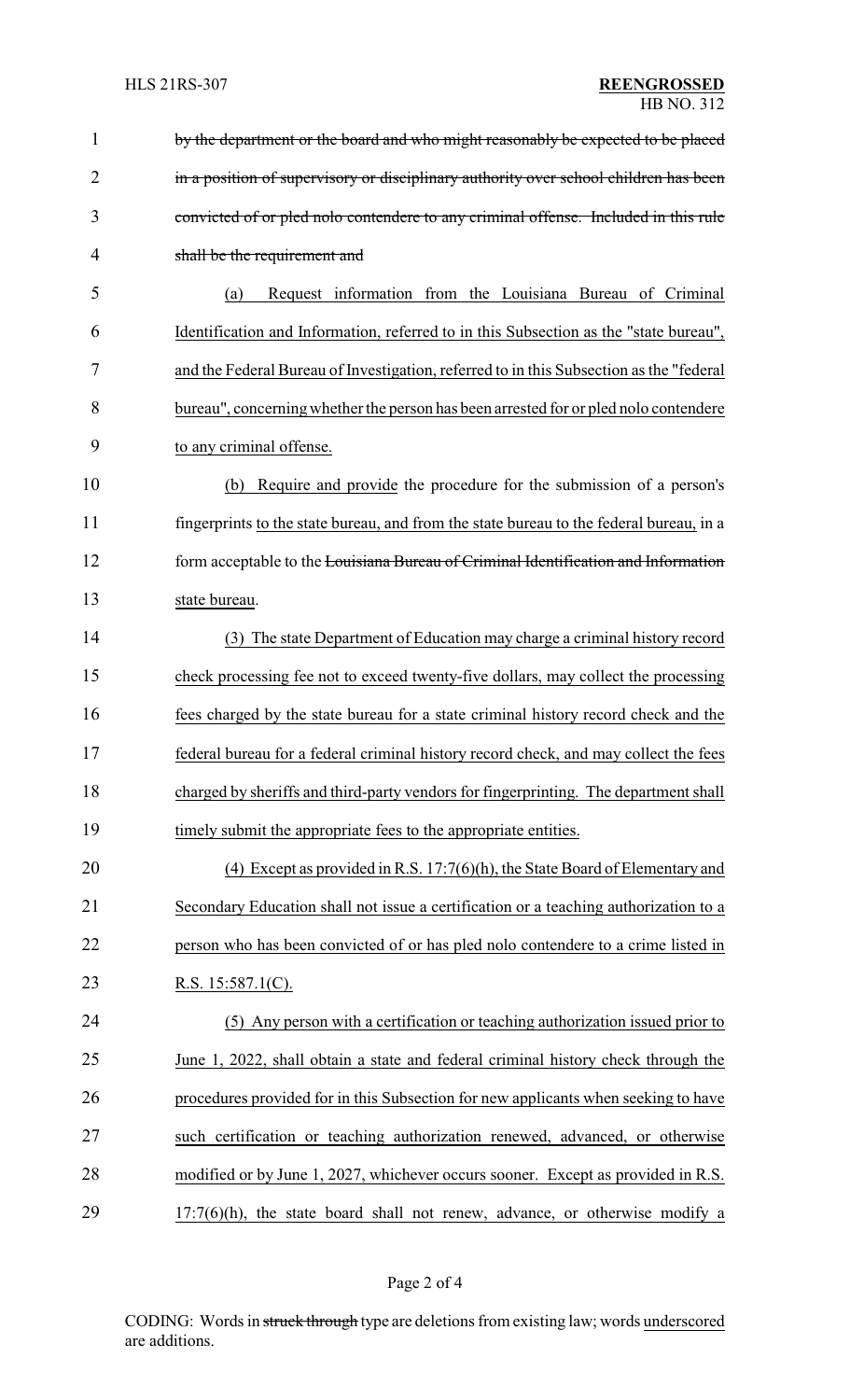| certification or a teaching authorization for a person who has been convicted of or |  |  |  |  |
|-------------------------------------------------------------------------------------|--|--|--|--|
|                                                                                     |  |  |  |  |

# 2 has pled nolo contendere to a crime listed in R.S. 15:587.1(C).

- $3$  \* \* \*
- 4 Section 2. This Act shall become effective on August 1, 2021; however, the
- 5 provisions of R.S.  $17:15(C)(1)$  requiring a criminal history record check for applicants for
- 6 an initial certification or teaching authorization shall not be implemented until June 1, 2022.

# DIGEST

The digest printed below was prepared by House Legislative Services. It constitutes no part of the legislative instrument. The keyword, one-liner, abstract, and digest do not constitute part of the law or proof or indicia of legislative intent. [R.S. 1:13(B) and 24:177(E)]

| HB 312 Reengrossed | 2021 Regular Session | Freiberg |
|--------------------|----------------------|----------|
|                    |                      |          |

**Abstract:** Requires criminal history record checks for purposes of teacher certification and authorizes the state Dept. of Education to charge a processing fee for such purposes.

Present law provides relative to the criminal history review of teachers and to their hiring, dismissal, and certification with respect thereto. Proposed law requires criminal background checks at the state and federal level for certification purposes, including the following:

- (1) A requirement that all applicants for certification undergo a criminal background check.
- (2) The authority of the state Dept. of Education (DOE) to charge a processing fee of up to \$25 and to collect the fees associated with state and federal record checks and with fingerprinting.

Proposed law requires anyone granted certification prior to June 1, 2022, to obtain a criminal history record check in the same manner as provided in proposed law for new applicants when seeking its renewal, advancement, or any other modification or by June 1, 2027, whichever occurs sooner.

Present law prohibits BESE from granting certification to anyone who has been convicted of or has pled nolo contendere to any offense listed in present law (R.S. 15:587.1(C)); present law (R.S. 17:7(6)(h)) allows exceptions under certain circumstances, including specified drug offenses. Proposed law retains present law and further prohibits BESE from renewing, advancing, or otherwise advancing the certification of anyone who has been convicted of or has pled nolo contendere to any offense listed in present law (R.S.  $15:587.1(C)$ ).

Effective August 1, 2021; however, proposed law requiring an applicant for certification to undergo a criminal history record check shall not be implemented until June 1, 2022.

(Amends R.S. 17:15(C))